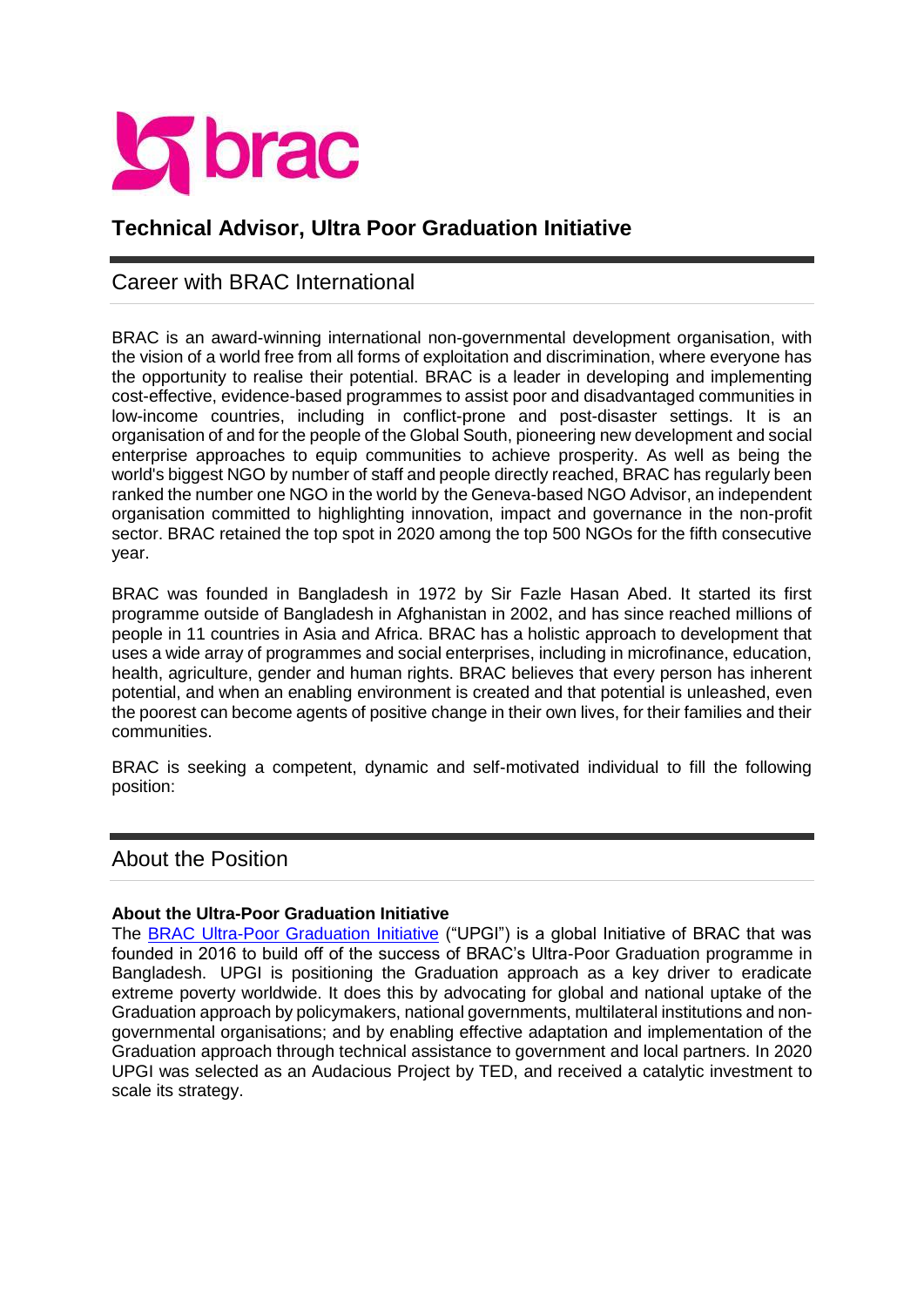#### **About the Opportunity**

UPGI seeks to hire a Technical Advisor for a growing team that provides advisory services, and technical assistance around the Ultra-Poor Graduation approach to a variety of partners, ranging from governments, multilateral institutions, NGOs and in-country technical team members.

Reporting to the Head of Program Design and Impact, the Technical Advisor will lead and support technical assistance engagements to partner organizations including governments, multilateral institutions, and BRAC entities; ensure satisfactory service delivery to technical assistance partners and clients; contribute to business development; and mentor junior technical staff. The Technical Advisor will also play a critical role in supporting the Head with strategy development and strengthening the technical capacity of a globally dispersed team. The UPGI team is globally located and the position may be based in many possible locations, though preference will be given to candidates with the right to live and work in one of BRAC International's hubs in Washington DC, New York, London, the Hague, Nairobi, or Dhaka.

Key responsibilities of the Technical Advisor include but are not limited to the following:

#### **Primary Responsibilities:**

#### **Technical Assistance**

- Provide **central oversight, expertise, and support** to Country Engagement Teams, once established, on graduation program design and adaptation, program operations and implementation (e.g., with UPG and BI), technical thematic areas, and government capacity building:
	- $\circ$  Ensure countries' graduation program design and implementation aligns with UPGI overarching strategy and goals
	- $\circ$  Ensure quality assurance, consistency, and standardization across country graduation program design and implementation, such as through templates where possible, review of critical deliverables, and regular touchpoints
	- o Provide toolkits and training to Country Engagement Teams on program design and adaptation, program operations and implementation, technical thematic areas, and government capacity building
	- o Create tools for assessment and implementation support of government and potential partner programs
	- $\circ$  Facilitate cross-country sharing of learnings and best practices on program design, adaptation, implementation, and government engagement for Technical Assistance team members and broader UPGI, in coordination with Impact Monitoring Lead and Knowledge & Learning Lead
	- o Provide specialized expertise and input on technical areas such as labor and jobs, microfinance, agriculture and value chains, gender, natural resource management, potentially migration, and fragile contexts
- Strengthen the capacity of global technical assistance team members and other BRAC colleagues to deliver effective services and support to our partner organizations.
- Deliver timely and accurate reporting to relevant partners for existing engagements.
- Oversee and contribute to the development of technical assistance systems, processes, tools, and products, including capacity assessments, market assessments, program design reports, operations plan, training curriculum and tools, budgets, monitoring and evaluation frameworks, and client partner reporting.
- Lead discrete technical assistance engagements and manage partner relations with governments, multilateral institutions, and NGOs implementing the Graduation approach through overseeing contract teams conducting assessments, program design, planning, implementation oversight, and monitoring and learning from program implementation.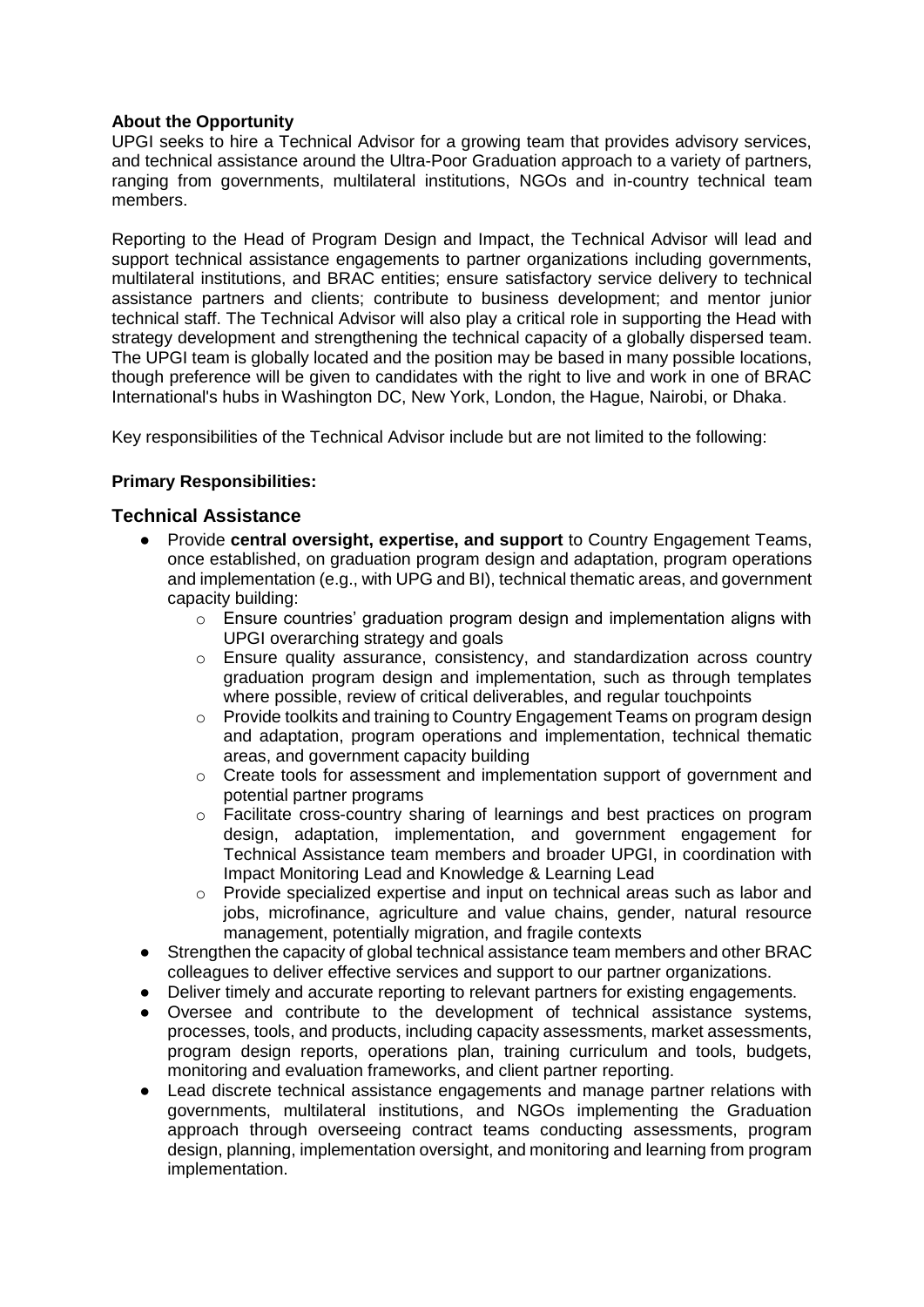- Provide technical inputs in knowledge products and represent UPGI in global and local events to disseminate knowledge, enhance learning and adaptation of the Graduation approach, as needed.
- Travel (estimated 30%), at times in locations with limited amenities when safe to do so pending impacts of the COVID-19 pandemic.

### **Business Development**

- Support the Head of Program Design and Impact with business development as needed:
	- o Technical inputs to scopes of work and concept notes for prospective partners
	- o Proposal development for multilateral partners and relevant donors
	- $\circ$  Cultivation of new and existing relationships with key stakeholders

#### **Organizational Development**

- Contribute to the expansion of UPGI's global and country teams by providing inputs into the operationalization of a new operating model strategy and emerging structure
- Provide inputs in country landscaping and relevant team change management activities
- Support internal capacity-building of new staff through onboarding and training activities

#### **Team Management**

- Manage direct reports where assigned including Technical Officers and/or Senior **Associates**
- Oversee contract project teams for discrete technical assistance engagements
- Support the recruitment and onboarding process, train and mentor a team of dedicated and enthusiastic Technical Officers, Senior Associates, and Associates, providing guidance and technical insight on partner engagements as needed

#### **Safeguarding Responsibilities**

- Ensure the safety of team members from any harm, abuse, neglect, harassment and exploitation to achieve the programme's goals on safeguarding implementation. Act as a key source of support, guidance and expertise on safeguarding for establishing a safe working environment.
- Practice, promote and endorse the issues of safeguarding policy among team members and ensure the implementation of safeguarding standards in every course of action.
- Follow the safeguarding reporting procedure in case any reportable incident takes place, encourage others to do so.

## Qualifications

#### **Education and Experience:**

- Master's degree in social sciences, international development, monitoring and evaluation or another related field required
- 8-10 years of experience in international development, including program design and management, and/or capacity building with governments or large NGOs preferred